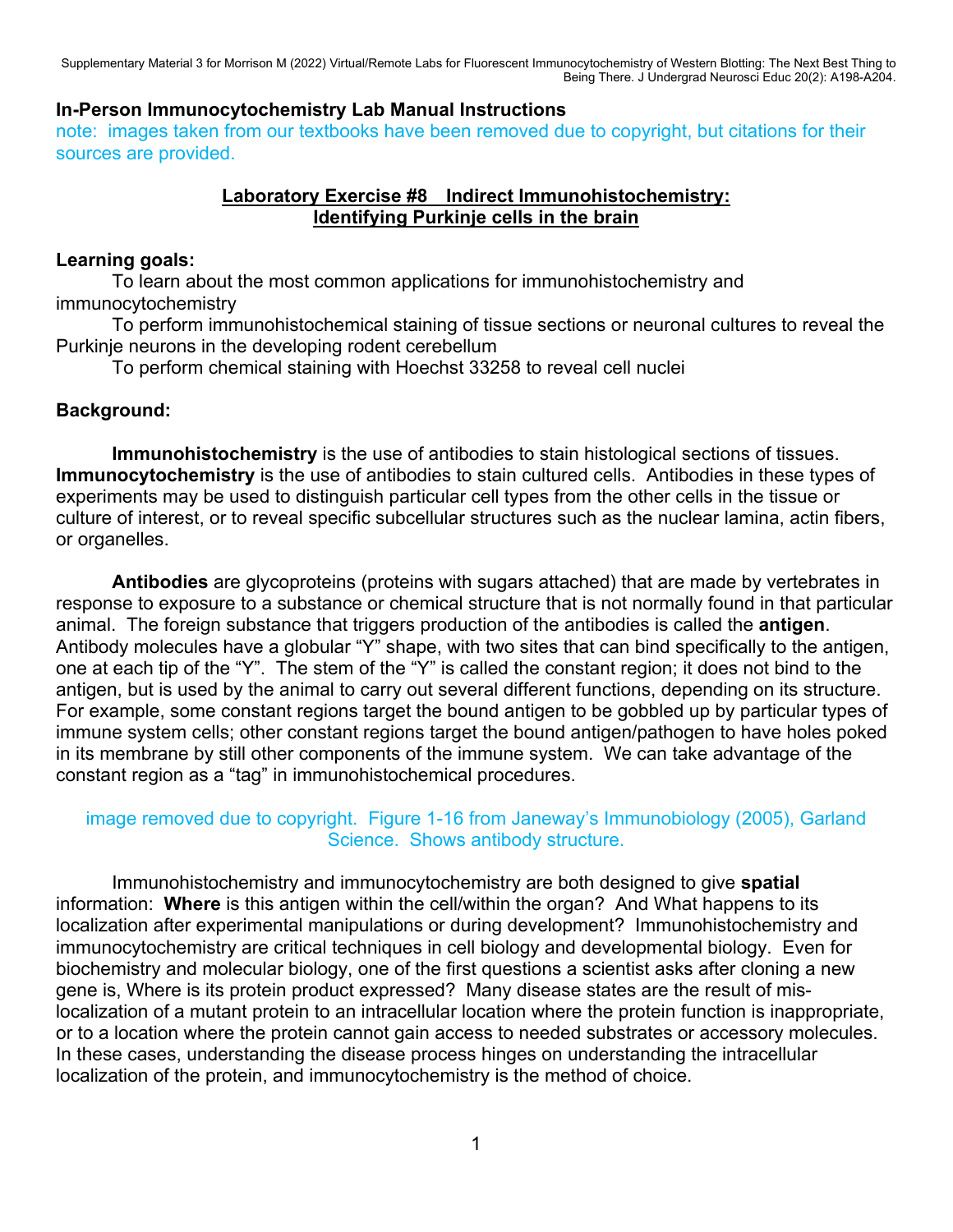When studying an intracellular antigen such as Calbindin-D28k, it is necessary to open some holes or pores in the cell membrane to allow antibodies to get in. This can be done by extracting the fixed tissue for 5 minutes in minus 20 degree C methanol, followed by 10-20 seconds in minus 20 degree acetone, followed by 15 minutes soaking on TBS to re-hydrate the tissue. Alternatively, no preliminary extraction is performed, but a dilute gentle detergent such as **Triton-X-100** can be included in the blocking and binding solutions to poke some holes in the membrane to allow antibody to enter the cells. This is the method of choice for staining calbindin in neurons.

 In today's immunohistochemistry experiment, you will be given either thin sections of mouse brains or cultures of mouse brain cells on glass slides, and you will determine the distribution and morphology of the **Purkinje neurons** in the **cerebellum** at several different times during development. Purkinje neurons are the sole output neuron in the cerebellum, a brain structure that contributes to coordination of locomotion, balance, and the eye movements that you are making right now to read this Background information. **Calbindin-D28k** is a marker for Purkinje cells: within the cerebellum, only the Purkinje cells and their processes express this protein (although calbindin is also found in other parts of the brain). You will work with a primary polyclonal antibody raised in rabbits against calbindin, and with a goat anti-rabbit-fluorochrome-conjugated secondary antibody that will bind to the primary antibody. This combination of an invisible primary antibody and a secondary antibody that is bound to a detectable fluorochrome makes this an **indirect immunofluorescence assay**. (In direct immunofluorescence, the fluorochrome would be bound to the primary antibody, not to the secondary antibody, making the secondary antibody unnecessary). Antibody binding will be visualized via the fluorescence of the fluorochrome: in this case, Alexa 488, which fluoresces green. We will also take advantage of a fluorescent chemical counterstain, Hoechst 33258, which glows blue when bound to DNA. After completing the staining procedure, you will observe your slides through the microscope and note the locations and shapes of the Purkinje neurons.

 A procedural note: It is customary in immunohistochemistry to include a no-primary-antibody control in the experimental design. It is also common practice to set up a range of primary antibody concentrations in order to optimize the specificity of the staining: too much antibody, and it will stick all over the sections, not necessarily only on its proper antigen. Too little antibody, and no staining will be detected. Usually a 3-4 log range of dilutions is used in an initial pilot experiment to determine the optimal conditions.

 To allow visualization of cell nuclei, you will also stain the DNA with a chemical dye called Hoechst 33258. This dye will fluoresce blue upon DNA binding. This counterstain will permit you to observe the distribution of cell nuclei across the mouse cerebellar tissue sections.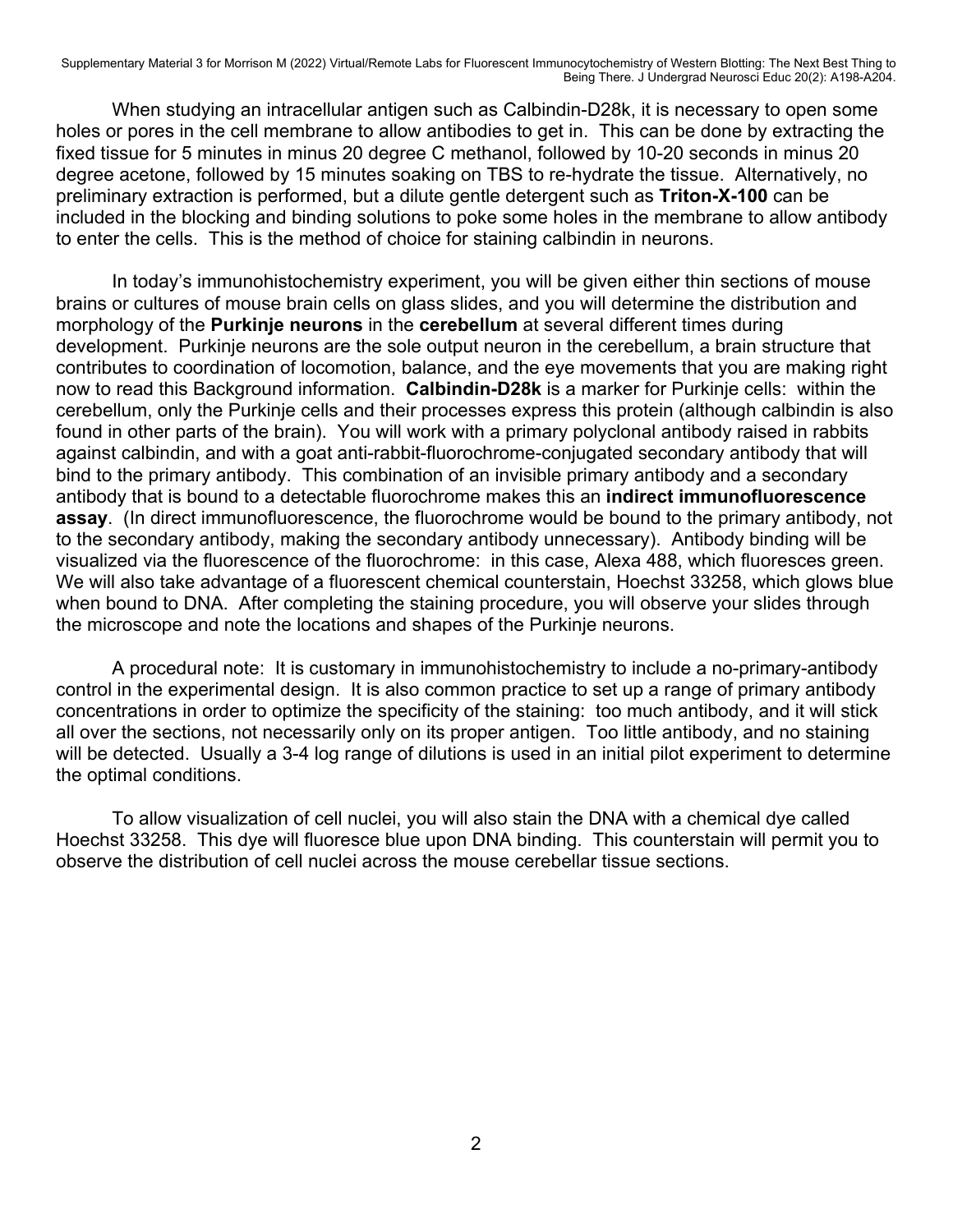# **Procedure:**

**Summary of procedure:** 

- **1. Block nonspecific protein binding sites**
- **2. Bind the primary antibody**
- **3. Wash**
- **4. Bind the secondary antibody**
- **5. Wash**
- **6. coverslip the slides and observe your results**

Before you begin the staining:

If you have thin sections of brain on a glass microscope slide, then using a PAP pen or other grease pen, draw a circle around the tissue sections to be stained. This circle will act as a corral to keep antibody solutions over the section and to prevent them from running off the slide.

If you have cultures of brain cells in multiwell slides, the silicone gaskets between the wells will serve to corral your antibody solutions, so no PAP pen or grease pen will be necessary.

 You will be given slides in mid-staining. They will already have been blocked and have bound primary antibody overnight, and will be in one of the washes in step 3. Proceed from that step:

- 1. Block: tok-PBS (phosphate-buffered saline with potassium chloride) with 10% normal goat serum, and If you have thin sections of brain: 0.2% triton-X-100, but If you have cultures of brain cells: 0.05% triton-X-100 Incubate at least 1 hour at room temperature, humidified chamber
- 2. Primary Antibody: tok-PBS with

 1% normal goat serum, and If you have thin sections of brain: 0.2% triton-X-100, but If you have cultures of brain cells: 0.05% triton-X-100

1:3000 final dilution of rabbit anti-calbindin antibody

Incubate overnight at 4°C, humidified chamber

- 3. Wash: 3 times, with tok PBS in a large staining dish or Coplin jar If you have thin sections of brain: 20 minutes per wash If you have cultures of brain cells: 5-10 minutes per wash
- 4. Secondary Antibody: tok-PBS with

 1% normal goat serum, and 1:5000 final dilution of Hoechst 33258 (you will be provided with a 1:100 preliminary dilution) If you have thin sections of brain: 0.2% triton-X-100, but If you have cultures of brain cells: 0.05% triton-X-100

 If performing non-fluorescent detection, add: 1:1000 final dilution of Jackson Immunoresearch goat anti-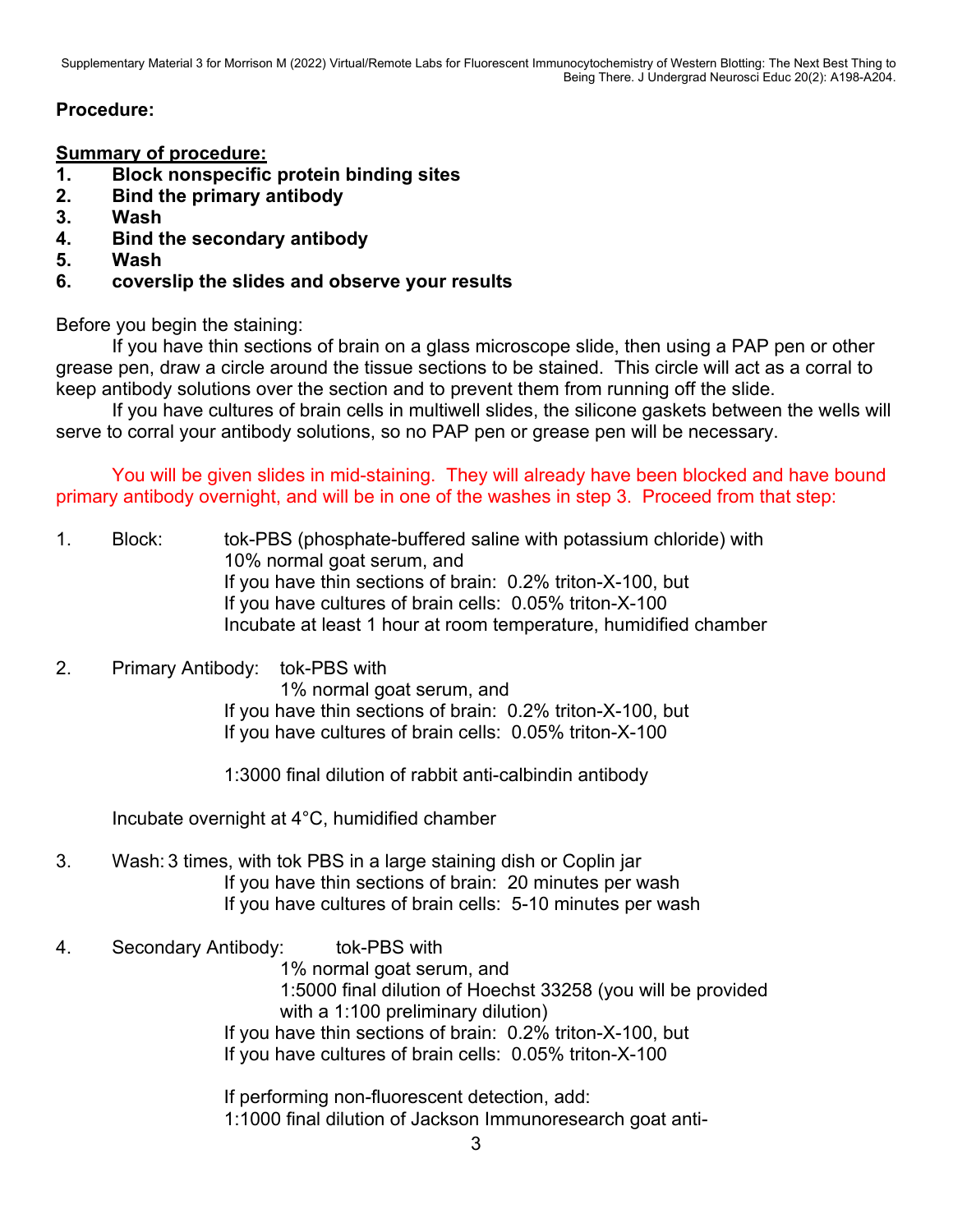rabbit IgG-peroxidase conjugate but if performing fluorescent detection, add: 1:3000 final dilution of goat anti-rabbit IgG Alexa 488 conjugate

Incubate room temperature 1 hour, humidified chamber

5. Note: For the rest of the procedure, protect your samples from the fluorescent room lights as much as possible, using aluminum foil tents and minimal room lighting.

Exposure to fluorescent light will fade your Hoechst 33258 and Alexa 488!

Wash: 3 times, with tok PBS, in a large staining dish If you have thin sections of brain: 20 minutes per wash If you have cultures of brain cells: 5-10 minutes per wash

6. For non-fluorescent detection methods only (if you're doing fluorescent detection, skip to step 8!): Add substrate solution: For each 1 ml of substrate, mix together:

1 ml TBS

10 ul diaminobenzidine 50 mg/ml stock

6 ul 3% hydrogen peroxide

Incubate room temperature 3-5 minutes; monitor with microscope if available

NOTE: DAB is a carcinogen and should be handled ONLY WITH GLOVES! SAVE YOUR DAB WASTE FOR PROPER DISPOSAL.

- 7. When the color reaction is satisfactory, stop the reaction by removing the DAB solution back into its mixing tube, and flood the section with TBS. Discard this TBS rinse into the DAB waste container, and flood the section again with TBS.
- 8. For cultured cells on Lab-Tek wells: very carefully remove the silicon gasket using a razor and forceps.

For tissue sections with PAP pen "corrals": Rinse the section in distilled water. For all slides: Coverslip using Aquamount (your instructor will demonstrate how this is done). Allow the mounted slides to dry overnight, and seal the edges with nail polish, before observing on the microscope.

# **Review Questions:**

- 1. What is the function of the blocking step?
- 2. What is the function of the washes?
- 3. What is the function of the triton-X-100? Hint: it is a detergent.
- 4. What is the function of the goat anti-rabbit Alexa 488-conjugated secondary antibody?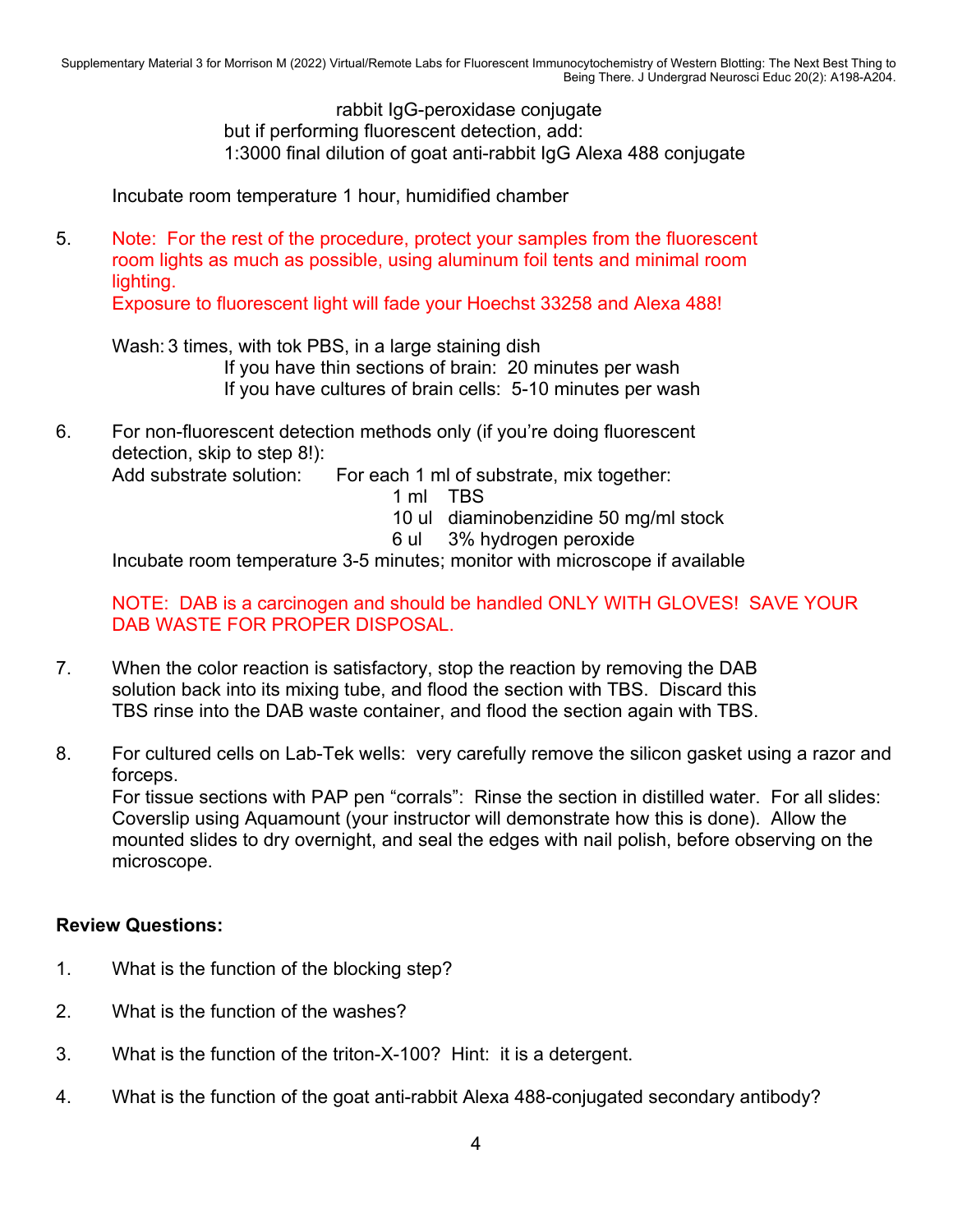- 5. What does the Hoechst 33258 bind to/what intracellular structures does it reveal?
- 6. Choose 3 different timepoints during Purkinje cell development and describe how their morphology changes between each timepoint. Use images from the microscope to create figures for your report. Use arrows on those images to help guide the reader to the features you discuss in your text.

## **References:**

Harlow E, Lane D (1988) Antibodies: A Laboratory Manual. Cold Spring Harbor Laboratory Press.

Janeway CA, Travers P, Walport M, Shlomchik MJ (2004) Immunobiology: The immune system in health and disease (6<sup>th</sup> edition). New York: Garland Science.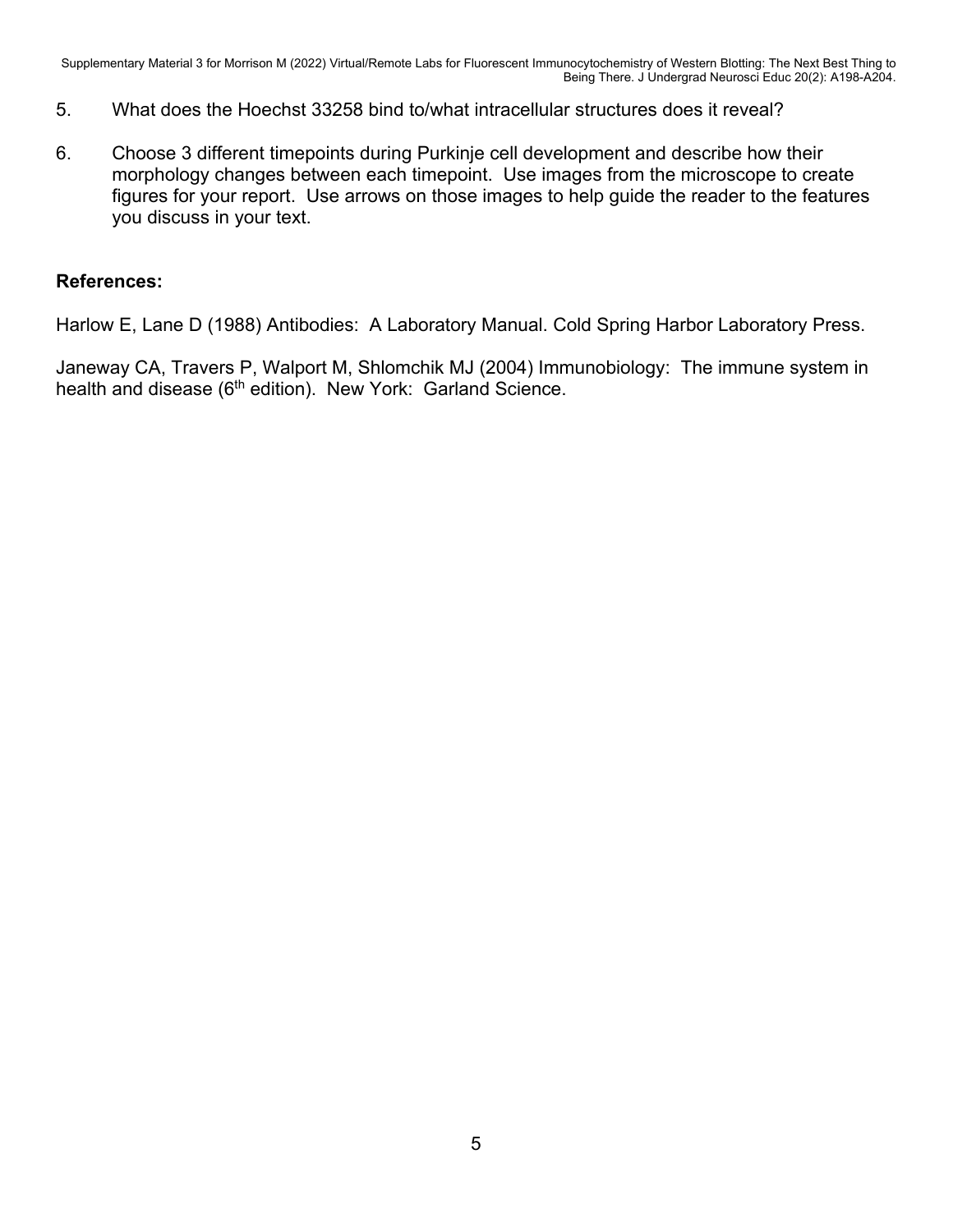# **Laboratory Exercise #9. Fluorescence Microscopy**

#### **Learning goals:**

To understand the principles behind fluorescence microscopy.

 To use a research-grade fluorescent microscope to collect images of histological sections or cultured neurons with fluorescently-labeled antibodies, or cell nuclei stained with Hoechst 33258.

Note: This lab instruction set will be greatly enhanced if you can print it out in color!

#### **Background:**

#### **A. Principles of Light Microscopy and Fluorescence Microscopy**

 Fluorescence microscopy is one of the most useful—and beautiful!—microscopy techniques available to the life scientist. It can be used to visualize single or multiple different types of molecules within biological specimens. Adapted for fluorescence resonance energy transfer (FRET), it can be used to document the most intimate interactions between individual molecules. It is a powerful and inspiring tool in the immunologist's repertoire.

A B

images removed due to copyright

#### **Figure 1. Sample fluorescence microscopy images.**

A, A dividing cell labeled with three different fluorochromes. (Alberts et al. 2008 p. 587). B, HeLa cells stained with anti-vimentin and a flourescein-conjugated secondary antibody. From Andrew J. Willouer, Lycoming College Cell Biology student.

#### **A1. A sense of scale**

 Fluorescence microscopy is a special application of light microscopy, because this type of microscope is designed to use and detect light waves. Because of this, the technique can only be used to visualize objects similar in size to the light waves. Figure 2 shows the resolving power of different types of microscopy. Objects as small as protein polymers within cells (like microtubules, vimentin filaments, and common cytoplasmic proteins) are easily visualized using fluorescence microscopy.

# image removed due to copyright. shows size scale of biological objects and the types of microscopes required to view them.

## **Figure 2. Resolving power of different types of microscopy.**

Fluorescence microscopy is a subtype of light microscopy, and therefore can be used to visualize objects in the same size range as regular light microscopy. (Alberts et al. 2008, p. 581). um (micrometer) – 10<sup>-6</sup> m; nm (nanometer) – 10<sup>-9</sup> m; A (Angstrom unit) – 10<sup>-10</sup> m

## **A2. Follow the light path**

Figure 3A shows a typical research-grade light microscope in use. The light path used in this type of microscopy is diagrammed in Figure 3B. Notice that the light comes from a lamp beneath the stage and is focused onto the specimen by the lenses in the condenser. Then light is focused onto the eye of the observer by a combination of lenses in the objective and eyepieces. The light source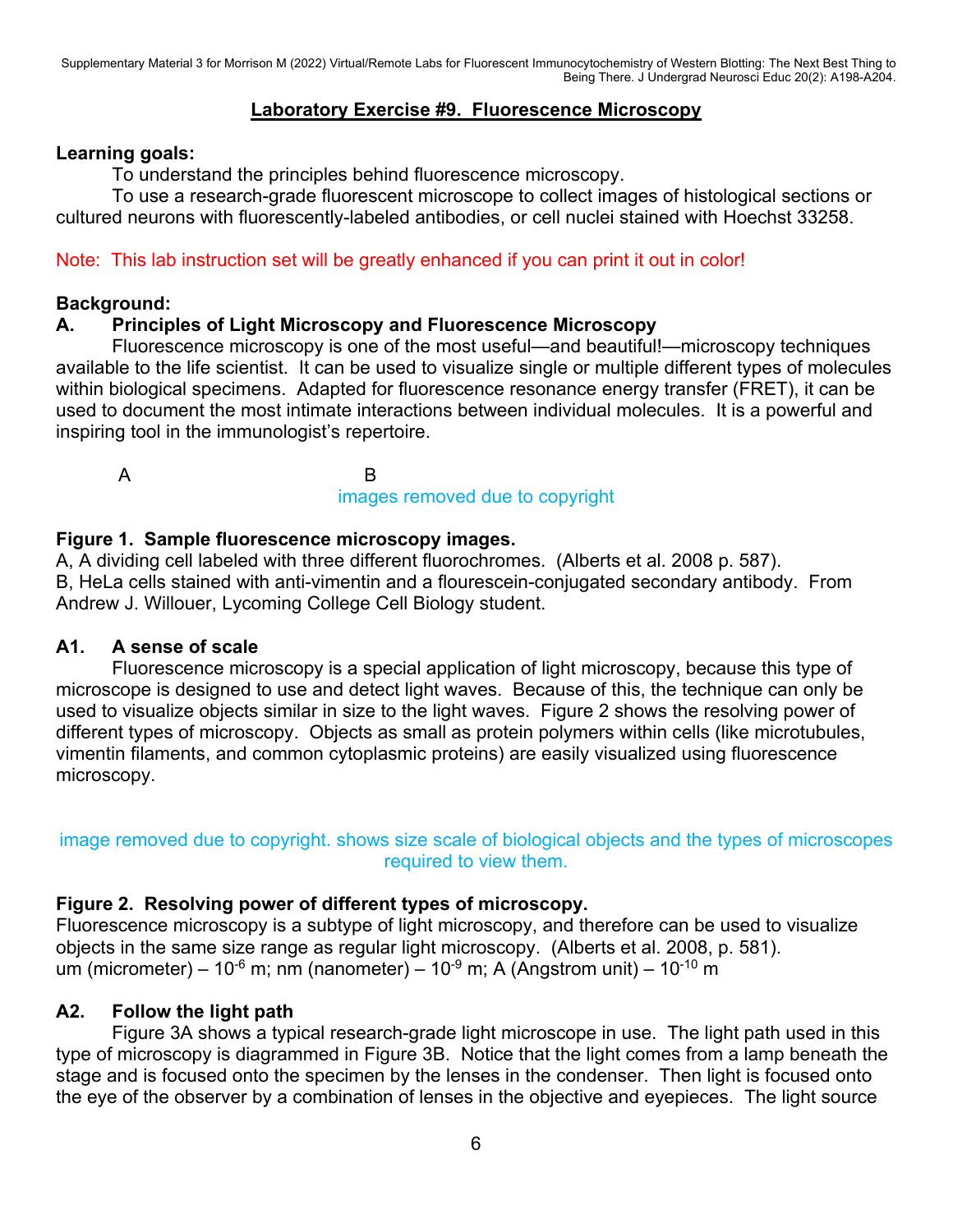in this case is a modified, higher-intensity version of the common light bulb. Note that in this type of microscopy, the light is passing through the objectives in one direction only.

Figure 4 shows the light path in a typical fluorescence microscope. The fluorescent light comes from a special bulb containing an inert gas, such as mercury. An arc lamp is used to excite the mercury, which emits fluorescence across a variety of wavelengths. The fluorescent light passes through a barrier filter which can be chosen to select only certain wavelengths. A beam-splitting or **dichroic mirror** is used to deflect the fluorescent light through the objective and down onto the specimen. The light hits the specimen, and excites any fluorochrome that is sensitive to its particular wavelength. The fluorochrome emits light of a slightly longer (lower-energy) wavelength than the excitation light, which then bounces back up through the objective lens, the dichroic mirror, and a second barrier filter to eliminate undesired wavelengths. The lenses in the eyepiece focus the emitted fluorescent light up onto the eye of the observer.

A B

# **Figure 3. Light microscope.**

images removed due to copyright.

A, A research-grade light microscope. B, Diagram of the light path in a compound microscope. (Alberts et al. 2008, p. 581).

## image removed due to copyright

## **Figure 4. Diagram of the light path in a fluorescence microscope.**

Note the filter set: 2 barrier filters (labeled 1 and 3) and a dichroic (beam-splitting) mirror (labeled 2). This diagram illustrates the wavelengths of filters needed to visualize the fluorochrome fluorescein. (Alberts et al. 2008, p. 586).

## **B. Visualizing molecules in biological specimens**

 There are a few fluorescent molecules that specifically bind to particular partner molecules in a cell. DAPI is one of these molecules—it binds to DNA and fluoresces blue when DNA is bound. Likewise, Hoechst 33258 binds to DNA and fluoresces blue.

 For most molecules biologists want to study, there is no fluorochrome that can be used to label them directly. In these cases, the biologist would usually use an **antibody**—a protein made by the immune system that specifically recognizes a target, called its **antigen**. Antibodies are made by injecting an animal with the desired antigen, then waiting for the animal to mount an immune response. After this time, the animal's blood can be drawn and tested to see if it contains antibodies of the desired specificity. These kinds of antibodies are called **polyclonal** antibodies, because the animals' blood would typically contain a wide variety (many clones = polyclonal) of antibodies against many different antigens, depending on the infections or substances to which the animal had been exposed.

 In some cases, it is possible to remove the spleen from an immunized animal and fuse its cells with an immortalized myeloma cell line. This creates a **hybridoma**—a hybrid cell that has the antibody-secreting properties of the immunized animal's B cell and also the immortality of the myeloma parent cell. A panel of hybridoma lines can then be screened to identify those cells that secrete antibody against one particular antigen. These are called **monoclonal** antibodies, because they only react against one antigen.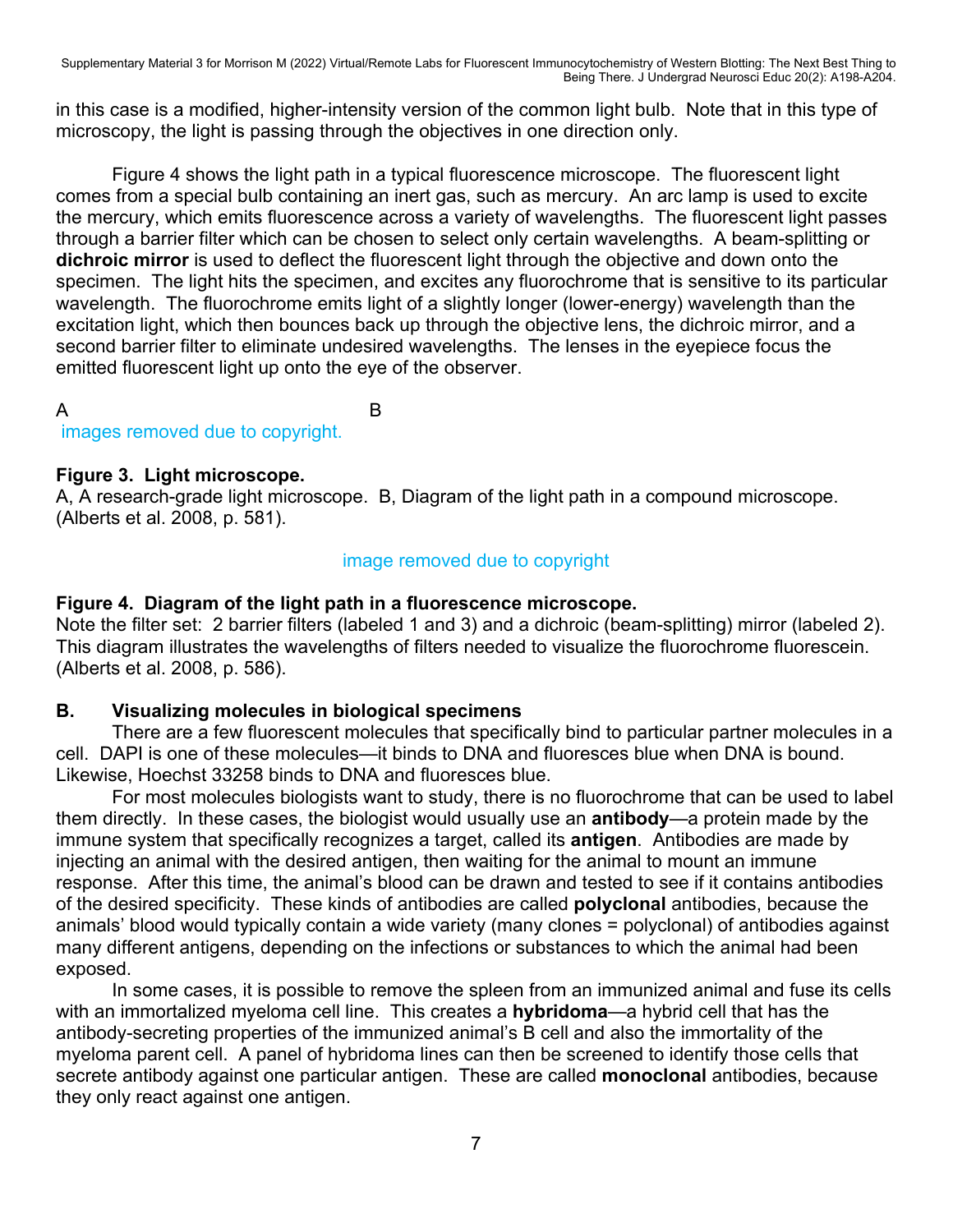Either polyclonal or monoclonal antibodies can be used for immunocytochemistry. Figure 5 shows how immunocytochemistry works. The antigen, usually in a cultured cell or tissue section mounted on a glass microscope slide, binds the **primary antibody**. Unbound primary antibody is washed off. Then a **secondary antibody** that recognizes the primary antibody is added. The secondary antibody can be bound or **conjugated** to a fluorochrome or to an enzyme to aid in visualization. Unbound secondary antibody is washed off, and the slide is coverslipped in preparation for imaging on the microscope.

#### image removed due to copyright.

## **Figure 5. Indirect immunocytochemistry.**

This is a very sensitive detection method, because multiple molecules of secondary antibody with the fluorochrome attached can bind to each primary antibody, amplifying the fluorescent signal. (Alberts et al. 2008, p. 589).

Figure 6A shows the excitation and emission wavelengths for the most commonly used fluorochromes. **You need to know the excitation and emission wavelengths that are appropriate for the fluorochrome you are using in order to set up the microscope filter sets properly to see the fluorescence.** Note that red light has a longer wavelength than violet light. Also note that the excitation light always has a shorter wavelength (higher energy) than tha emission light (lower energy) for any given fluorochrome. Figure 6B shows a beautiful example of multiple fluorescence imaging.

# A B

#### images removed due to copyright.

## **Figure 6. Fluorescent probes.**

A, Excitation and emission wavelengths for commonly used fluorescent probes are shown. DAPI or Hoechst 33258 are commonly used to stain DNA blue. FITC is fluorescein isothiocyanate, a green fluorochrome. Cy3 is a commonly used red flourochrome.

B, multiple fluorescent probe microscopy of a dividing cell. green = spindle microtubules visualized with FITC, red = centromeres visualized with Cy3, blue = DNA stained with DAPI. (Alberts et al. 2008, p. 587).

## **Procedure**

You will go to the Nikon TE2000 inverted fluorescence microscope room and/or work on a student-grade Nikon E200 fluorescent microscope for today's lab work. Dr. Morrison will help you to identify each of the parts of the microscope, referring to Figure 4 above.

You will use the Nikon microscopes to examine your slides of cerebellar sections or cultured cerebellar cells stained with fluorochrome-conjugated antibodies and/or Hoechst 33258.

If you are having difficulty obtaining an image, remember to trace the light path and make sure the correct filter sets and shutter positions are selected along the way.

Remember to save your images in a format that will allow you to insert them into a Microsoft Word document.